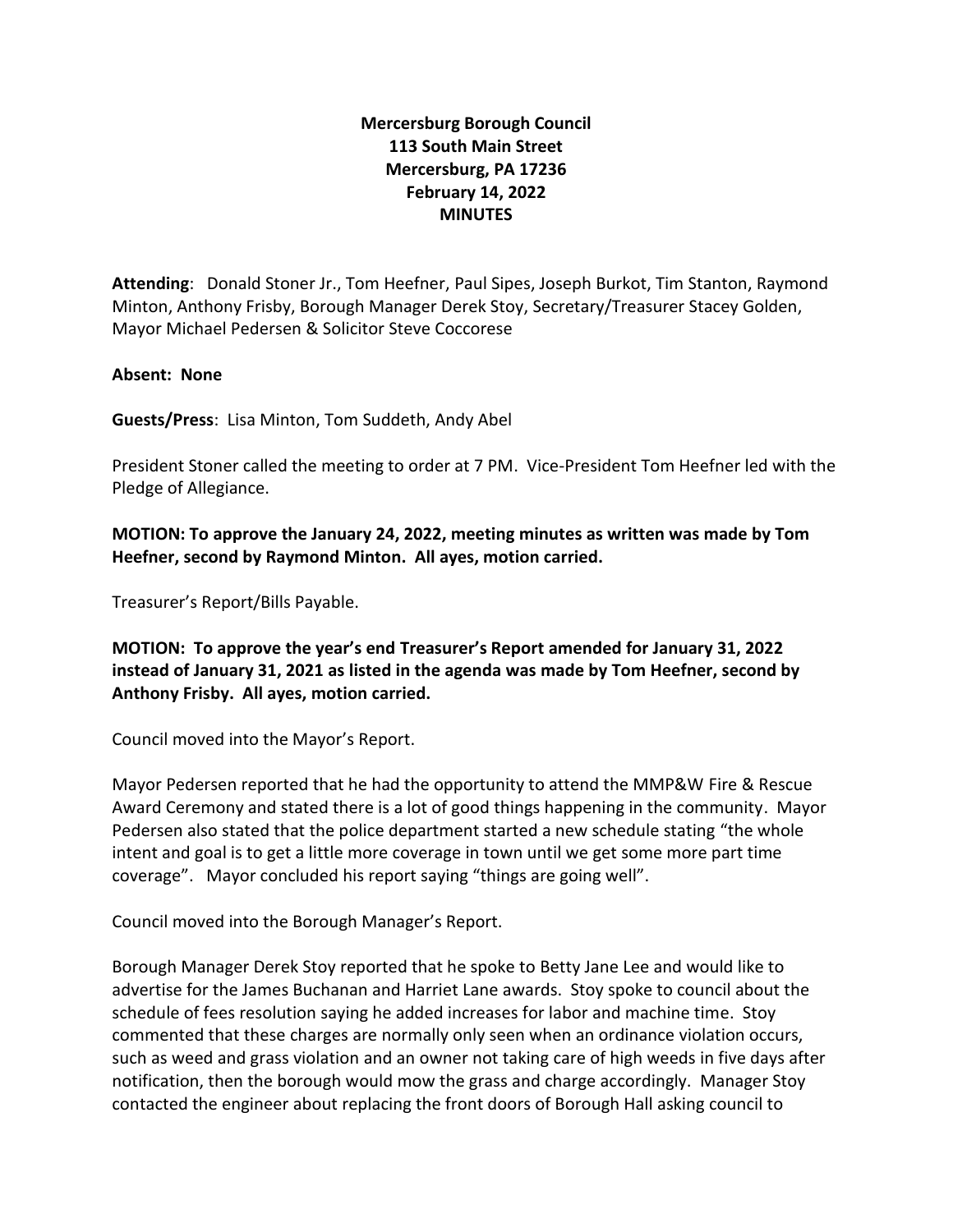proceed with obtaining pricing for both material and labor to install new doors. Pricing will then be taken to the Property Committee for further review and if approved a HARB application will also be reviewed by the HARB Committee. Borough Manager Stoy proposed purchasing a new computer for the Borough Secretary stating the current one is starting to slow down. The purchase cost (\$2100.00) will be split between all three entities. A retroactive approval will be needed for the purchase for a new furnace at Borough Hall that was installed February 1, 2022. The previous furnace was 19 years old. Stoy said that Mayor Michael Pedersen would like to talk to council about the possibility of installing a security camera in front of Borough Hall. Manager Stoy concluded his report by telling council that they will need to decide if the police department or the borough manager is responsible for performing background checks for new employees.

Council moved into Committee Reports.

Vice-President Tom Heefner reported on Fire Board regarding a change in the charter. Heefner stated there is a "power struggle" because the volunteers aren't getting enough representation. Mayor Michael Pedersen commented that he thinks there should be more representation due to the financial contribution from the borough. Heefner said there was a 2/3 vote to change the charter of the entire corporation and each municipality currently has two representatives and they want to reduce to one. If this changes the municipality will not have the majority on the board. It was brought up that since state funding increased why decrease representation. Borough Manager Derek Stoy made a suggestion to have a representative and/or alternate so if the representative is missing the alternate can fill in. MMP&W relies on fundraising, donations, ambulance billing, grants, etc. The borough does not provide 100% funding. Solicitor Steve Coccorese stated that up until about 10 years ago the language in the borough code stated "the borough shall be responsible for ensuring that fire and emergency medical services be provided within the borough but currently it says that specific powers of the borough include that fire and emergency medical services are provided within the borough by the means and to the extent determined by the borough including the appropriate financial and administrative assistance for the services". Coccorese said the borough would not have to provide service saying he doesn't suggest the borough do that but that the language has been "softened over time". Solicitor Coccorese recommended that council make a resolution to state their stance and then pick three council members who would want to attend the meeting on February 24, 2022.

Council moved into Old Business.

**MOTION: To keep the council meeting dates the same for the rest of the 2022 year was made by Tom Heefner, second by Raymond Minton. Tim Stanton-Nay; Paul Sipes-Nay; Joseph Burkot-Nay; Raymond Minton-Yay; Anthony Frisby- Yay; Donald Stoner-Yay; Tom Heefner-Yay. Motion carried on a 4 to 3 vote.** 

Council moved into New Business.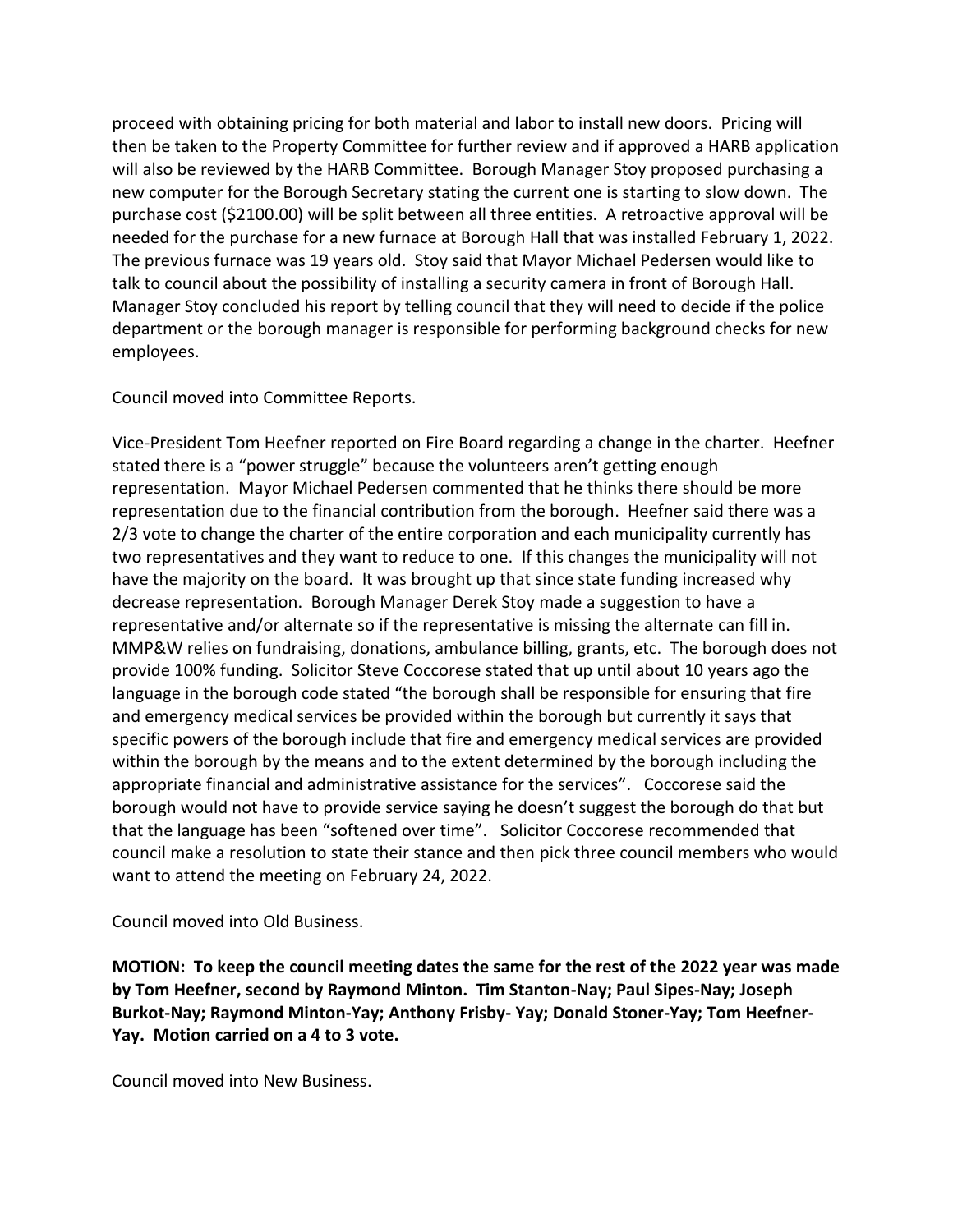**MOTION: To advertise/solicit nominees for the James Buchanan and Harriet Lane awards was made by Paul Sipes, second by Tom Heefner. All ayes, motion carried.**

**MOTION: To adopt Resolution 9-22 "Schedule of Fees" was made by Paul Sipes, second by Tom Heefner. Donald Stoner-Yay; Tom Heefner-Yay; Paul Sipes-Yay; Anthony Frisby-Yay; Raymond Minton-Yay; Joseph Burkot-Yay; Tim Stanton-Nay. Motion carried on a 6 to 1 vote.** 

**MOTION: To give permission to Derek to move forward with soliciting estimates and drawings for replacement of Borough Hall front doors was made by Tom Heefner, second by Joseph Burkot. All ayes, motion carried.**

**MOTION: To approve the invoice from Ryan's Computer Consulting in the amount of \$2100.00 as an exception emergency purchase of the borough secretary's computer and going forward the borough will change it's practice to buy computer equipment at cost and engage in professional consulting agreements yearly for the implementation fees for the installations was made by Tim Stanton, second by Raymond Minton. All ayes, motion carried.** 

**MOTION: To retroactively approve the invoice from MC Plum in the amount of \$2,617.50 for a new furnace installation and to be paid out of the Capital Improvement funds was made by Tom Heefner, second from Tim Stanton. All ayes, motion carried.**

**MOTION: To allow Borough Manager Derek Stoy to investigate options to add a security camera to the front of the Borough Hall building was made by Tom Heefner, second by Anthony Frisby. All ayes, motion carried.**

**MOTION: To approve the Mercersburg Police Department to run criminal background checks for new employees was made by Raymond Minton, second by Tom Heefner. All ayes, motion carried.** 

**MOTION: To approve HARB application COA 2022-02-01 for 13 East Seminary for exterior improvement and minor sitework to accommodate a future coffee house tenant was made by Tom Heefner, second by Paul Sipes. All ayes, motion carried.**

Vice-President Tom Heefner asked who is permitted to contact the borough solicitor. Solicitor Steve Coccorese stated that he didn't know if it was an official policy or not but that it has been the practice to limit it to the Borough Manager, the Borough Secretary in the Borough Manager's absence, the Council President and Vice President and the Mayor. Coccorese said he cannot stop people from reaching out and commented that he doesn't have to respond.

Councilman Tim Stanton asked about uploading financial records to the website. Council will discuss at the next meeting.

Council went over the meeting dates.